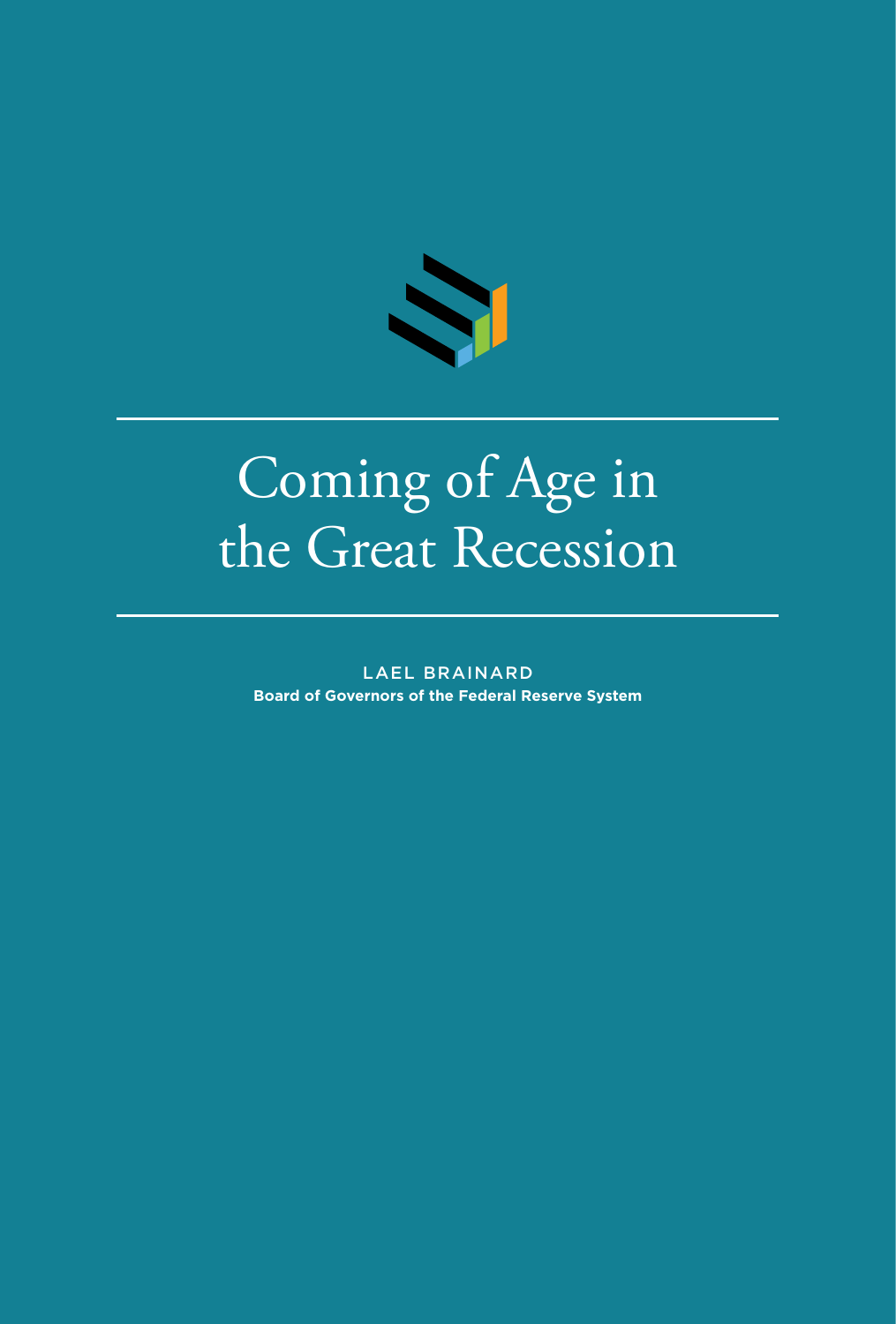*This paper is adapted from a speech delivered at the Federal Reserve Community Development Research Conference on April 2, 2015.*

*The views expressed in this article are those of the author and do not represent an endorsement by the Federal Reserve Bank of St. Louis or the Federal Reserve System.*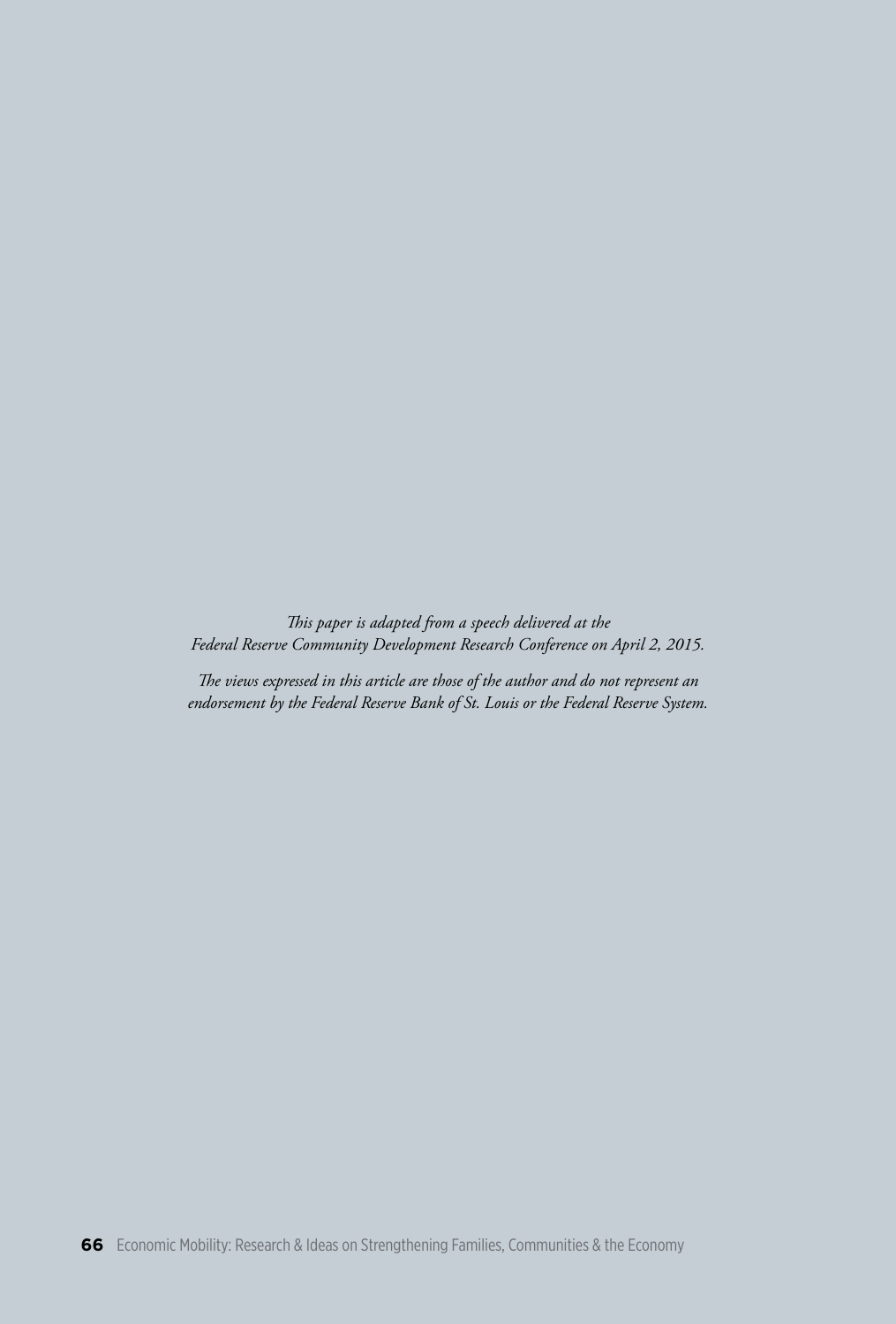The many economic decisions an individual makes early in his or<br>her working life—their first job, how much and what kind of an<br>educational investment to make, how to finance that investment<br>whether to strike out on their o her working life—their first job, how much and what kind of an educational investment to make, how to finance that investment, whether to strike out on their own, and whether to rent or buy a home—can have a lasting effect on their subsequent financial security and the economic foundation they provide for their children. There are times, however, when larger forces materially interrupt or impede the individual efforts of young people to build a better economic life. The Great Depression left an indelible imprint on the generation that came of age in that era, influencing their subsequent job trajectories and attitudes toward risk and investment. The question we face today is whether the Great Recession may similarly leave a lasting mark on the many Americans who came of age in its shadow.

It is important to understand the headwinds encountered by the Great Recession generation as they navigated a daunting job market, and the lessons they have taken from the crisis, particularly with respect to investments in education and housing. And it is important to identify what actions can be taken to improve economic outcomes for the Great Recession generation, as their experiences will powerfully influence not just growth today but also the contours of opportunity faced by their children.

#### **Employment and Participation in the Labor Force**

Let's start by considering what it was like to graduate from high school or college in June 2009. The overall unemployment rate stood at 9.5 percent, and employers slashed 500,000 jobs that month—the 18th month in a row of job cuts. For young people, job prospects were even bleaker. Nearly one-fourth of teenagers in the labor force were unemployed, and the unemployment rate for people between the ages of 20 and 24 stood at 15.2 percent. Young African Americans and Hispanics experienced higher rates of unemployment than their white peers.

Even these painfully high unemployment rates—the highest since the early 1980s—understate the damage caused by the Great Recession to young people's work lives. The lack of job opportunities appears to have caused many young people to become so discouraged that they dropped out of the labor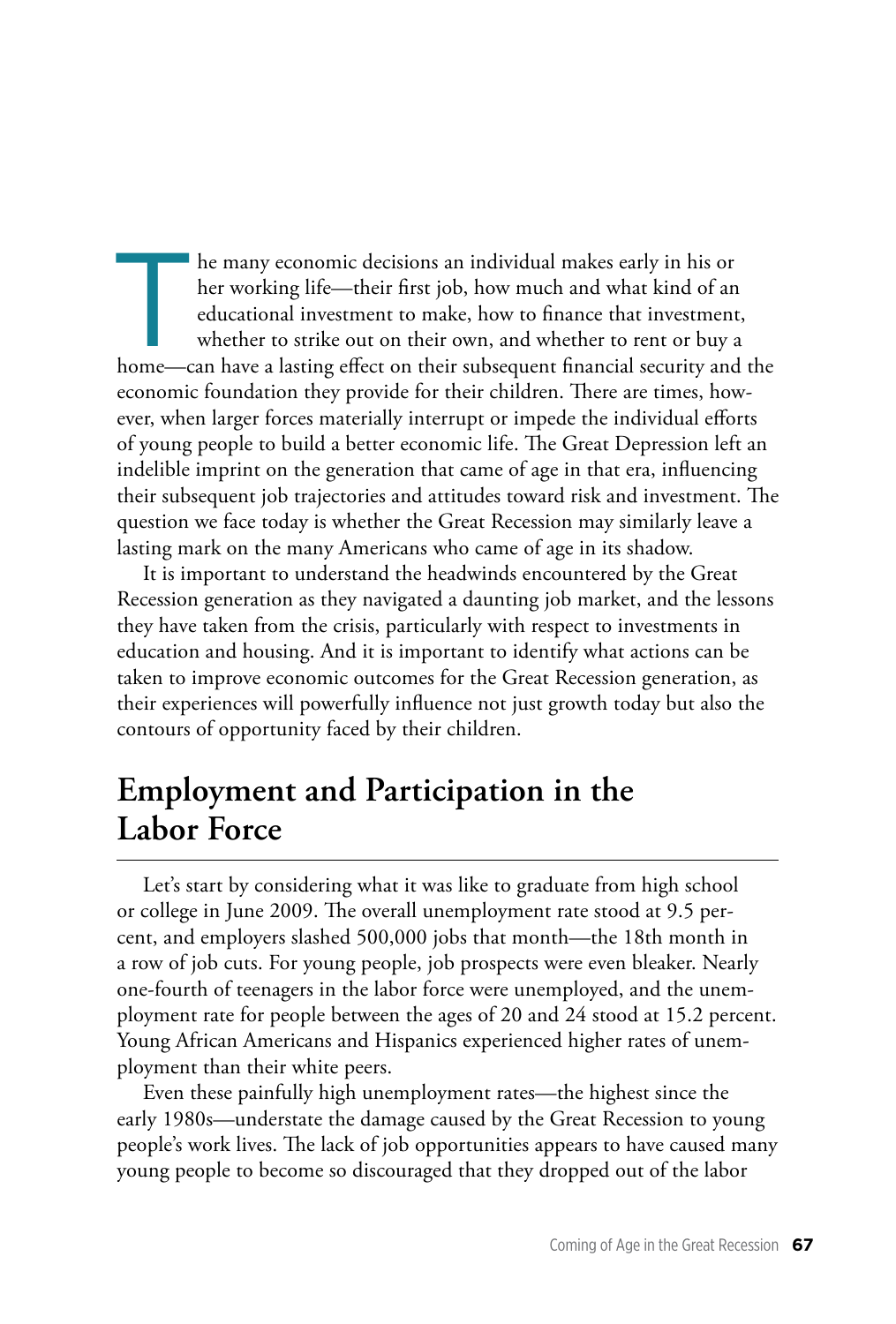force altogether, exacerbating a downtrend and driving labor force participation among young people to historical lows.

Even for those who remained in the labor force and have been fortunate to find work, compensation prospects have been poor. For example, inflationadjusted full-time weekly earnings among 19- to 24-year-olds with only a high school diploma fell about 5 percent between 2008 and 2012.**<sup>1</sup>**

Of those who have found work, not only are many young people receiving low wages, but also many are working at jobs for which they are overqualified. A recent study by the Federal Reserve Bank of Boston found that employers responded to the slack labor market by increasing the educational requirements or the number of years of experience required for new hires, which likely froze out many from the labor pool and resulted in the underemployment of others (Modestino, Shoag, and Balance 2015). In 2012, roughly 45 percent of college graduates between the ages of 22 and 27 were underemployed, up by one-third relative to 2001 and the highest underemployment rate since the early 1990s; moreover, a recent study by economists at the Federal Reserve Bank of New York found that the Great Recession is prolonging the time it takes for a college graduate to settle into a career (Abel, Deitz, and Su 2014).

Recently, the labor market prospects for young people have started to improve, with the unemployment rate for 20- to 24-year-olds falling about one-third relative to its peak and inflation-adjusted earnings starting to rise. Nevertheless, even with this recent improvement, there is a risk that the high rates of unemployment, low labor force attachment, and stagnant wages experienced by those who have come of age in the years surrounding the Great Recession may have long-lasting consequences. A number of studies have found that graduating from college during a recession can have a lasting effect. If past studies hold true today, the employment rate of those graduating from college during the Great Recession may recover relatively soon, but their earnings may be reduced for up to a decade or longer as this cohort initially secures lower-quality jobs and then only gradually works its way back up to the normal earnings trajectory (Kahn 2010; Oreopoulos, von Wachter, and Heisz 2012). To the extent that these lost earnings translate into reductions in lifetime resources, they could affect life-cycle spending and investment decisions.

<sup>1</sup> The data, which consist of median usual weekly earnings for employed full-time wage and salary workers who are 16 to 24 years old, are from the Current Population Survey (a joint effort between the Census Bureau and the Bureau of Labor Statistics) and are adjusted by the Federal Reserve Board's staff to constant 2009 dollars using the personal consumption expenditures index.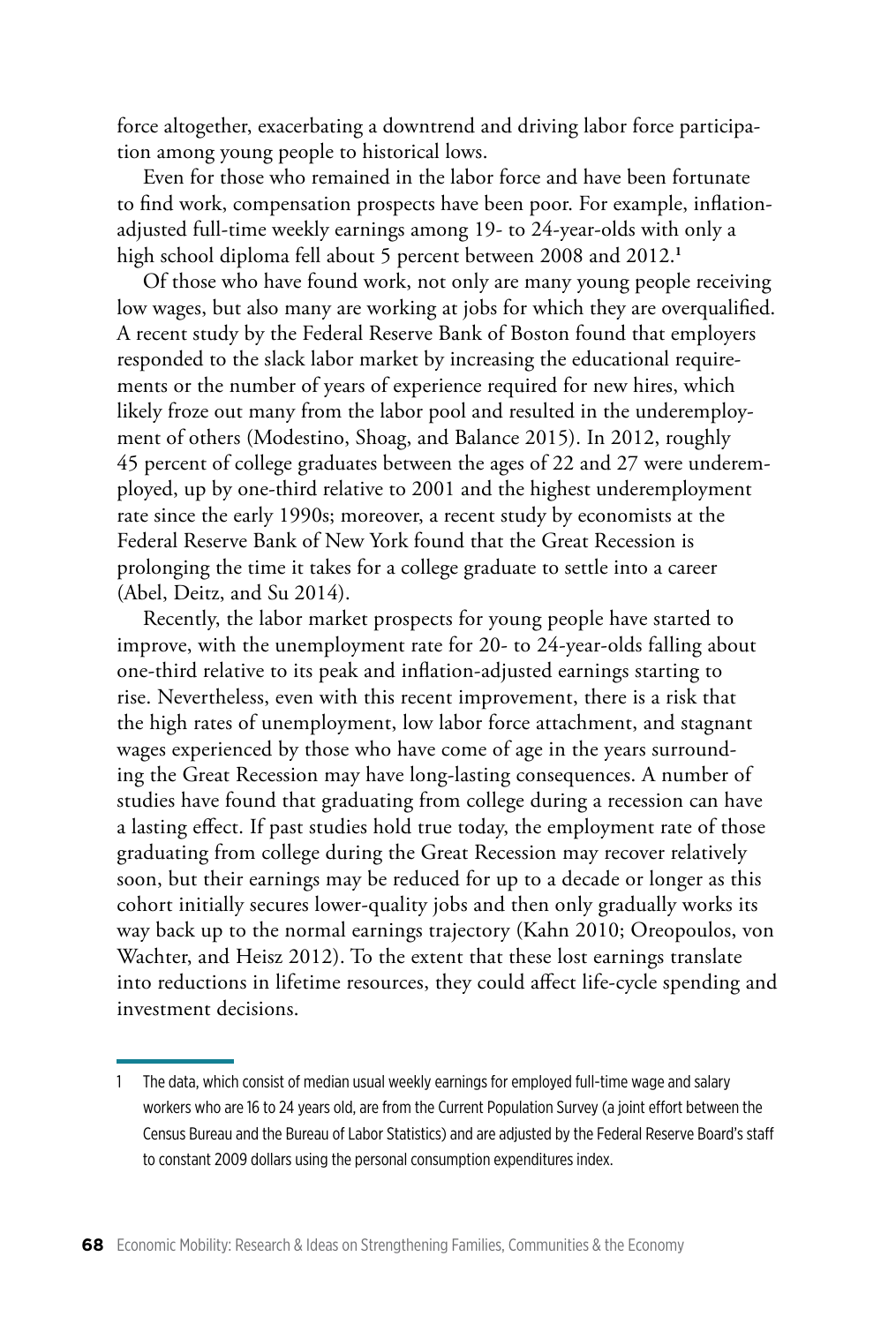## **Education and Student Debt**

Enrollment in colleges and graduate schools increased sharply during the Great Recession. With skyrocketing youth unemployment and compensation under pressure, the recession sharply reduced the opportunity costs of additional years of schooling.**<sup>2</sup>** For many, these additional educational investments are likely to be beneficial. Investing in additional education is a classic way of mitigating the negative effects of graduating in a recession, and empirical research suggests that the lifetime returns to completing a college degree are substantial on average (Abel and Deitz 2014).

As with any investment, however, the returns on educational investments are not uniform, and some investments do not pay off. The risk of a low return is accentuated when the investment is financed through debt and based on the assumption that the educational investment will translate into higher wages that make the debt payments affordable.

Indeed, student indebtedness rose sharply in the years surrounding the Great Recession.**<sup>3</sup>** The capacity of many families to pay for tuition was substantially reduced by the declines in income and wealth associated with the housing crisis and the deep recession. At the same time, public colleges and universities—long the most affordable option for students—saw some of the steepest rises in tuition as a result of state and local budget pressures due to the recession (and possibly reductions in quality in many cases) (Mitchell, Palacios, and Leachman 2014). Thirty-seven states have cut per-student funding for higher education more than 20 percent since the 2007–08 academic year, when the recession began. Since the outset of the recession, the annual published tuition at four-year public colleges increased 24 percent, after adjusting for inflation, during a period when real median incomes declined 8 percent.**<sup>4</sup>**

This confluence of higher enrollments, higher tuitions, reduced family resources, and uneven job prospects has caused outstanding student loan

<sup>2</sup> Those graduating into a recession are slightly more likely to obtain an advanced degree. See Altonji, Kahn, and Speer (2014).

<sup>3</sup> For more information on changes to household balance sheets during the Great Recession, see Bricker et al. (2014).

<sup>4</sup> The change in public tuition is for tuition and fees, excluding room and board, and is from the National Center for Education Statistics website at **http://nces.ed.gov/programs/digest/d13/tables/ dt13\_330.10.asp?current=yes**[. Published tuition rates do not reflect what students actually pay after](http://nces.ed.gov/programs/digest/d13/tables/dt13_330.10.asp?current=yes)  financial aid and other assistance. The trend in real median income comes from DeNavas-Walt and Proctor (2014).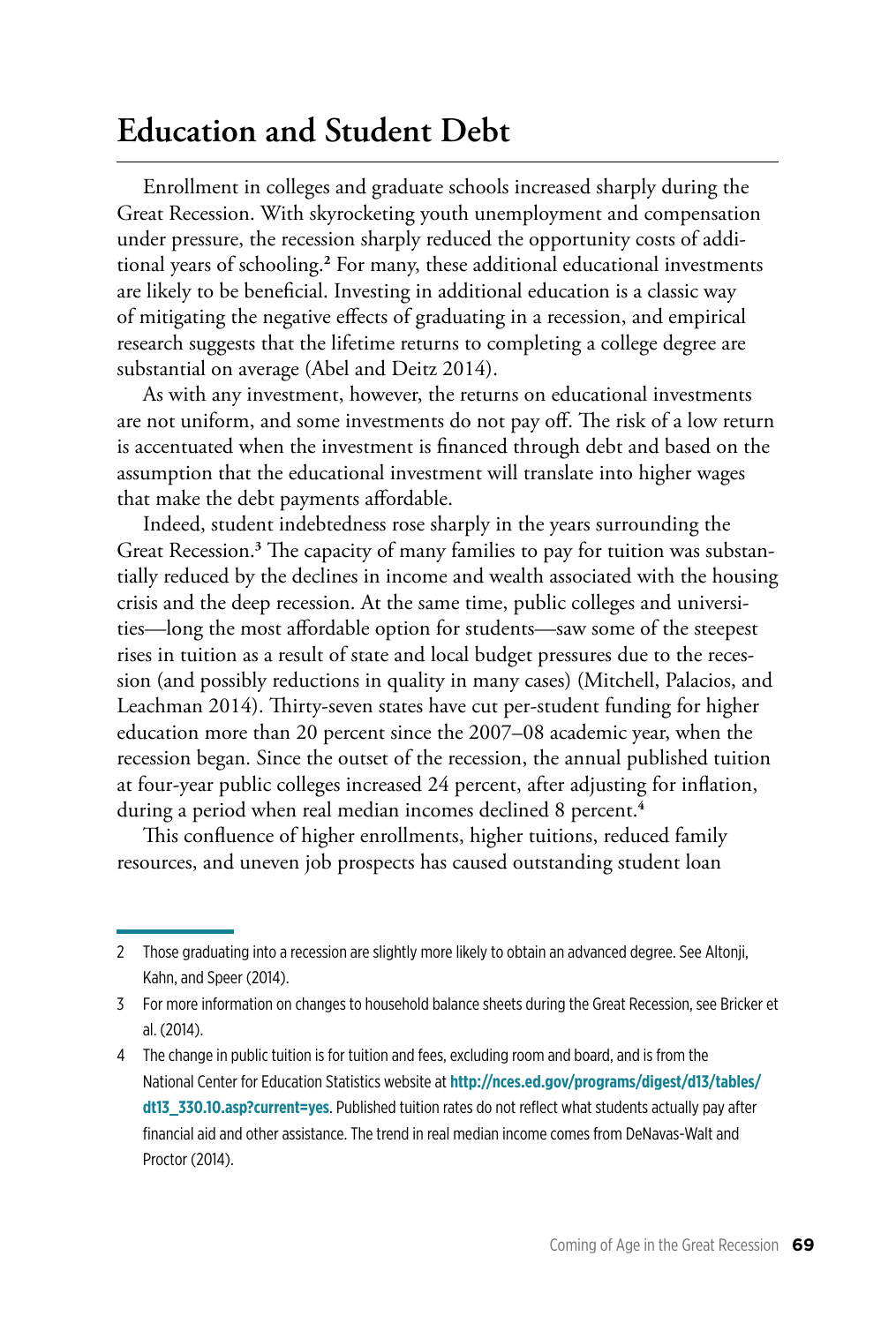balances to more than double since the start of the Great Recession.**<sup>5</sup>** Moreover, this sharp rise in debt burdens is unevenly distributed across the population, with students from socioeconomically disadvantaged backgrounds disproportionately likely to use debt to finance education. In 2012, 79 percent of bachelor's degree recipients whose parents made under \$30,000 incurred educational debt, compared with 55 percent of those whose parents had income over \$106,000 (Baum, Elliott, and Ma 2014). Even adjusting for family income, it appears that, on average, minorities make greater use of student loan debt than their white counterparts.**<sup>6</sup>**

In most cases, the investments in education undertaken during the Great Recession will turn out to be positive over the longer term, even for individuals with loans to pay off. However, there are several factors that might substantially reduce the expected return of some of these educational investments. The first important determinant of whether an investment in education pays off is whether it leads to the successful completion of a degree. Recent data suggest that fewer than 60 percent of students who have started a bachelor's degree program graduate with their degree, and only 30 percent of those who have started an associate's degree or certificate program will finish their degree.**<sup>7</sup>** The Federal Reserve's 2013 Survey of Household Economics and Decisionmaking (SHED) indicated that students who had not completed a degree consider the cost of the education not to have been worth the investment by significantly larger margins than those who had (Board of Governors 2014, 22 table 11).

A second important determinant is the type of educational program, as there is wide variation in rates of return across different programs. For example, recent research has shown that for-profit colleges, on average, tend to provide a lower rate of return for educational investment than public or not-for-profit colleges and universities. Young adults who attended for-profit colleges are also more likely to default on their student loans, even after completing four or more years of education. Unfortunately, the students who are the first in their

<sup>5</sup> The total amount of outstanding student debt, \$1.2 trillion in 2014, is a reflection of both the high cost and the substantial rise in the number of students borrowing to go to school—some 41.5 million, compared with 22 million in 2004.

<sup>6</sup> For example, among families earning between \$60,000 and \$99,999, 76 percent of African American bachelor's degree recipients graduate with student loan debt, compared with 66 percent of Hispanic graduates and 64 percent of white graduates. See Baum and Steele (2010).

<sup>7</sup> Bachelor's degree graduation rates are within six-year graduation rates for the 2007 entering cohort. Associate's degree and certificate completion rates are for within 150 percent of normal completion time for the 2007 entering cohort. See table 326.10 and table 326.20 in the "Digest of Education Statistics" [section of the National Center for Education Statistics website at](https://nces.ed.gov/programs/digest/2014menu_tables.asp) **https://nces.ed.gov/programs/ digest/2014menu\_tables.asp**.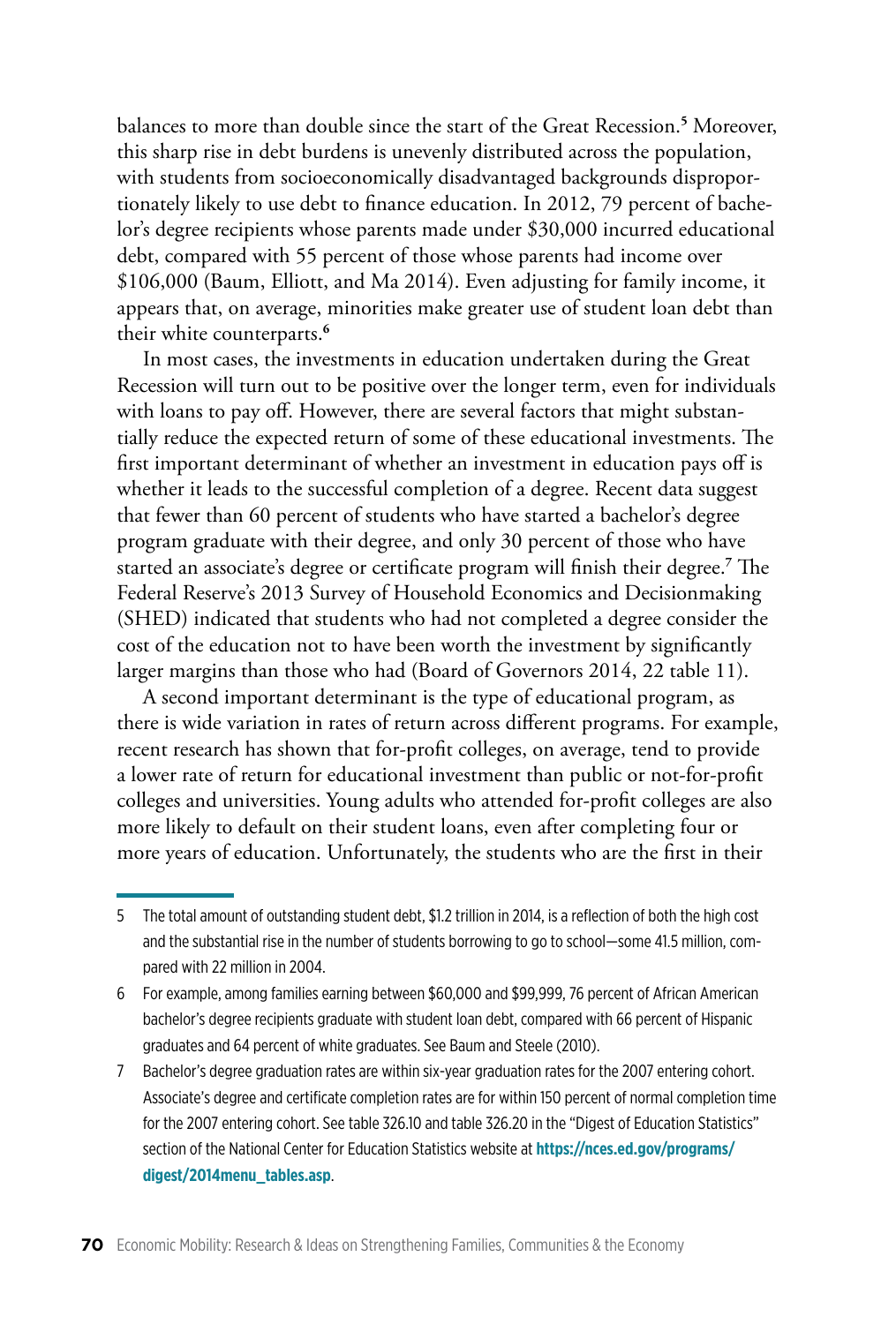family to attend college are more likely than others to attend for-profit colleges (Cellini and Chaudhary 2012; Deming, Goldin, and Katz 2012; and Lang and Russell Weinstein 2012).

Despite the apparent lower likely average return to education at for-profit schools, attendance at these schools has increased faster since the financial crisis than at other institutions. Attendance at for-profit schools increased over 50 percent between 2007 and 2012—far outpacing the 10 percent growth in enrollments seen over this period at not-for-profit and public institutions. This rapid growth, and the fact that for-profit colleges disproportionately attract first-generation college students as well as students relying on debt to fund their education, bears careful scrutiny (Lang and Weinstein 2012).

Overall, the added educational investments made by the Great Recession generation could be a positive legacy of the crisis over the long term. But for some, the returns may not turn out to be worth the cost. For this group, the burden associated with student debt may constrain their economic opportunities for years to come. Borrowers who struggle to repay student loans face special challenges because student loans cannot be discharged in bankruptcy, unlike other forms of household credit.**<sup>8</sup>** Fortunately, largely because of significant policy changes, beginning in the 2008–09 school year, the vast majority of student loans have been originated directly by the federal government and have flexible repayment and deferment options.**<sup>9</sup>** Nonetheless, high levels of student indebtedness appear to be one factor influencing the Great Recession generation's slow progression into homeownership.

- 8 11 U.S. Code § 523(a)(8) prevents education debt from being discharged in bankruptcy unless the debtor proves that paying the debt would "impose an undue hardship on the debtor and the debtor's dependents." For the complete 11 U.S. Code § 523(a)(8), see the U.S. Government Publishing Office website at **[www.gpo.gov/fdsys/granule/USCODE-2011-title11/USCODE-2011-title11-chap5-subchapII-sec523](http://www.gpo.gov/fdsys/granule/USCODE-2011-title11/USCODE-2011-title11-chap5-subchapII-sec523)**.
- 9 The Great Recession also affected the way students borrowed to pay for college, as private lenders tightened underwriting standards. Private lenders originated more than \$20 billion in student loans during the 2007–08 academic year. However, that figure fell to about \$9.4 billion in the following year and reached just \$5.6 billion in the 2010–11 academic year. During that same period, total federal loans originated increased from \$49 billion to \$76 billion. Federal student loan programs also changed significantly during this time. In 2010, Congress eliminated the Federal Family Education Loan Program, which provided a federal guarantee for student loans originated by private lenders, leading to a sharp increase in the number of students borrowing directly from the U.S. Department of Education through the Federal Direct Loan Program. In 2012, the Obama Administration created the Pay as You Earn program, which caps loan payments at 10 percent of discretionary income for eligible borrowers. The following year, Congress changed the method for determining Direct Loan interest rates—switching from a rate set by statute to a rate pegged to the 10-year Treasury note plus a markup.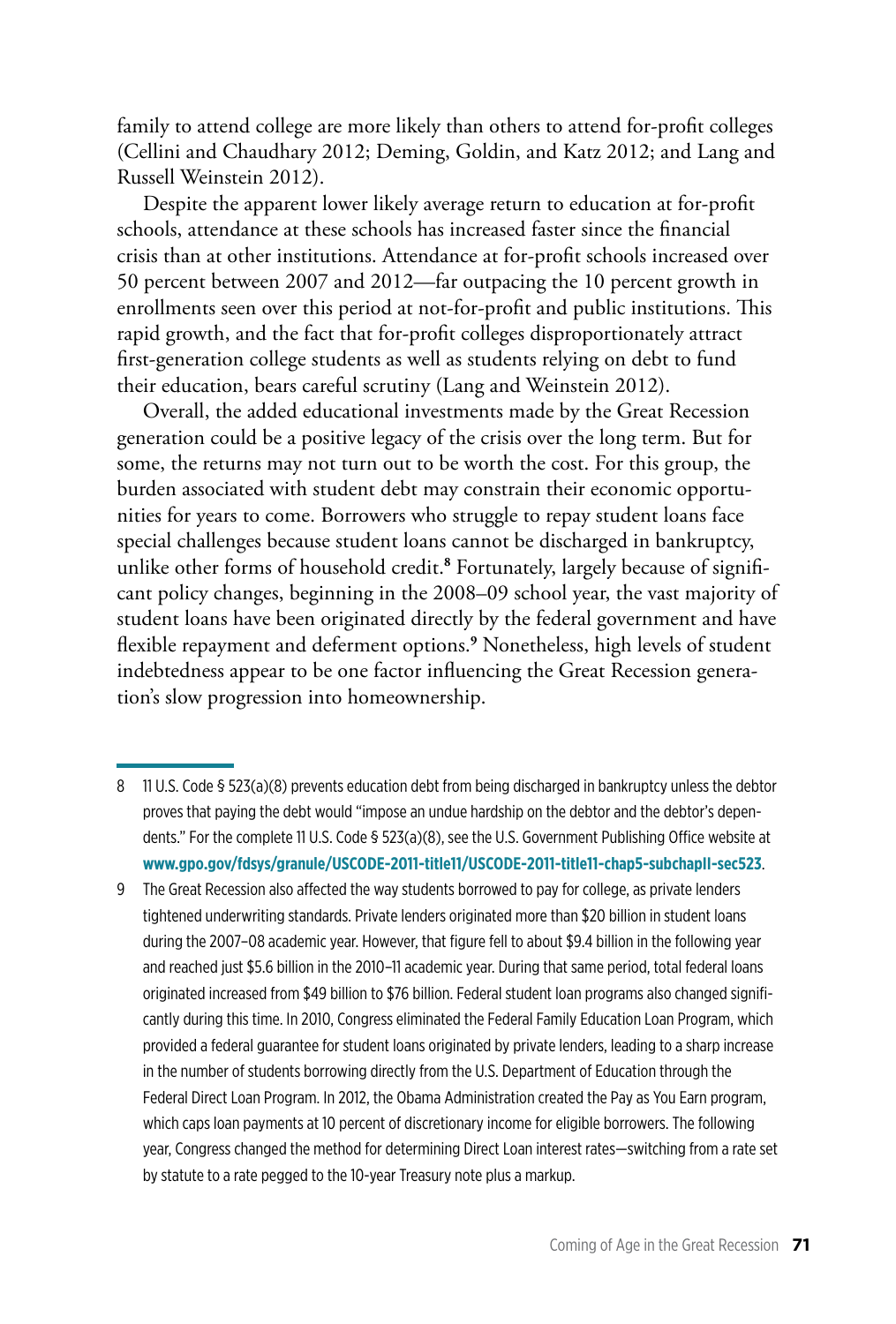## **Household Formation and Homeownership**

Sharply lower household formation and homeownership rates are among the most striking legacies of the Great Recession, distinct from earlier recessions. The number of households formed each year dropped by more than half, from about 1.35 million in the early and middle 2000s to about 600,000 households per year after 2007. Moreover, the fraction of young adults who own homes also fell substantially: after peaking at 22 percent in 2005, the overall rate of homeownership among young people fell to 16 percent in 2014.**<sup>10</sup>**

The combination of high educational debt levels and poor job market prospects faced by young adults entering the workforce in the aftermath of the financial crisis are the most likely causes of these sharp declines (Emmons and Noeth 2014; Collins, Scholz, and Seshadri 2013). Indeed, the share of adults under age 30 living with parents or other family members rose significantly in the wake of the financial crisis and has remained at a high level.**<sup>11</sup>** The SHED found that, among individuals who live with their extended family or with roommates, over half are doing so to save money, and nearly three-fourths would move out on their own if they could afford to do so. Federal Reserve research also indicates that debt is an important determinant of whether a young person lives with their parents, even after controlling for labor and housing market conditions (Dettling and Hsu 2014). That analysis also indicates that credit delinquency and lower credit scores increase the propensity for adult children to move home as well as the length of time that young people live with their parents.

However, it is possible that, even after improving economic prospects help young people overcome these impediments and boost household formation rates, homeownership rates among the Great Recession generation could lag. Young people's attitudes toward homebuying may have changed as a result of witnessing their parents' experiences during the housing crisis. Instead of seeing homeownership as a reliably safe investment, many of today's young adults may now see some risk that houses could become financial albatrosses due to events beyond their control. If this is the case, the Great Recession cohort may be slower to buy a home than previous cohorts, even after meeting their pre-recession career and

<sup>10</sup> For those young adults who have formed a household, the rate of homeownership increased by about 6 percentage points from 1995 to 2005, peaking at 37 percent in 2005, and has subsequently fallen sharply to below 30 percent today. The data consist of Board staff calculations using the Census Bureau's household vacancy survey.

<sup>11</sup> In 1980, 36 percent of adults who were age 30 and younger lived with older family members. That fraction gradually trended up through the early 2000s, then increased sharply to more than 45 percent by 2012 and has not appreciably declined since then. The data consist of Board staff calculations using the Annual Social and Economic Supplement of the Current Population Survey.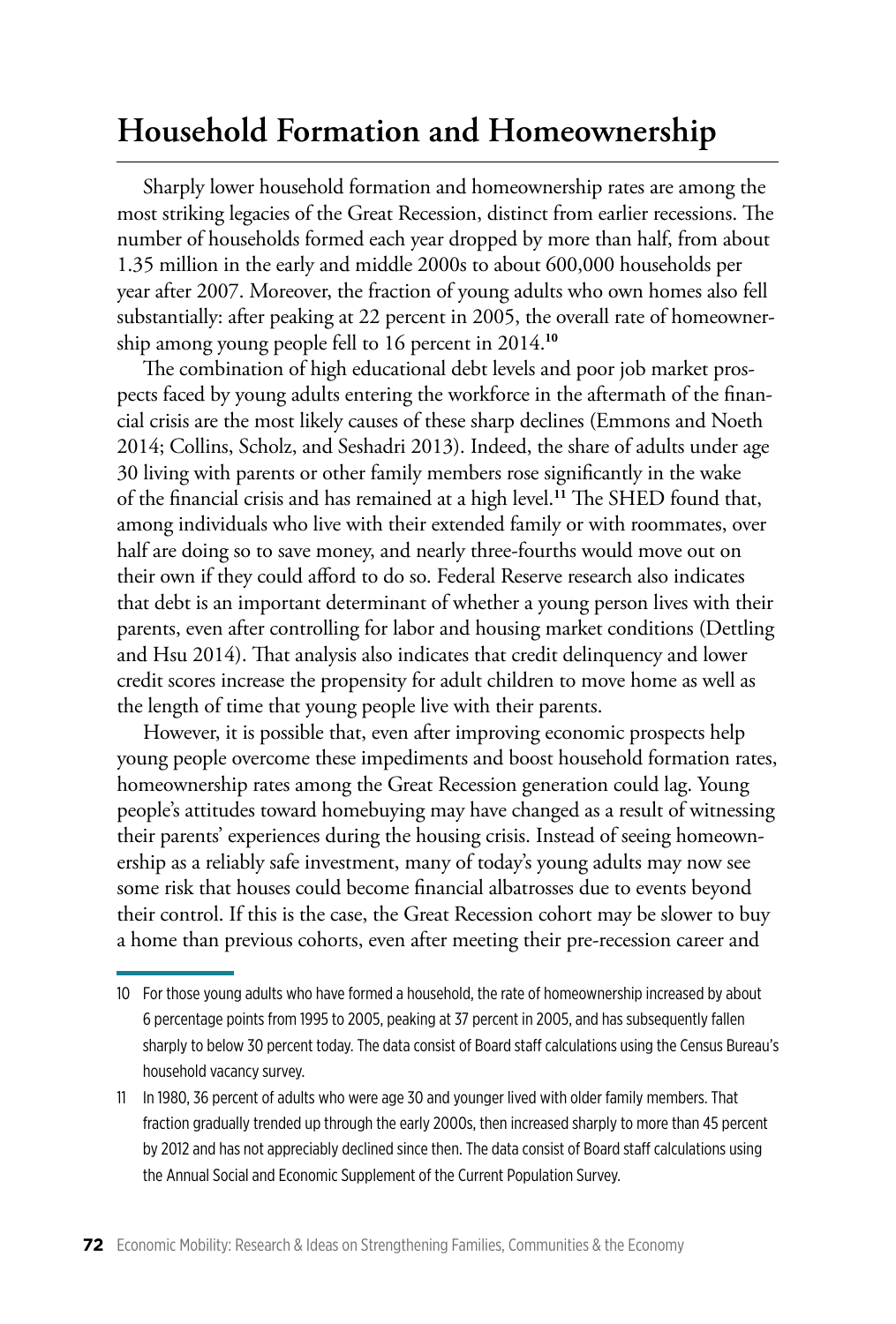earnings expectations. Indeed, research suggests that dramatic economic events, such as the Great Depression, can have a significant effect on individuals' risktaking over their lifetime (Malmendier and Nagel 2009).

Moreover, there is some evidence that today's young people have a skeptical view of the wisdom of buying a home as a result of the housing crisis. The percentage of renters in the 18-to-34 age group who thought housing was a safe investment dropped significantly from 2003 to the first quarter of this year, from 85 percent to 59 percent, respectively.**<sup>12</sup>** Of course, it is premature to conclude that the financial crisis has permanently altered young people's attitudes toward housing investments, and several surveys indicate that young people continue to express a desire to become homeowners someday.

Nonetheless, if the decline in homeownership among young people proves persistent, the implications for asset building for the future could be of concern, since homeownership remains an important avenue for accumulating wealth, particularly for those with limited means. Even after taking into account the risks associated with homeownership that were brought into sharp focus by the financial crisis, there is still a strong case that homeownership positively contributes to household balance sheets (Herbert, McCue, and Sanchez-Moyano 2013). The benefit is largely due to the forced savings associated with homeownership-—not just for the down payment, but also for the regular monthly paydown of principal. While renters could, in theory, save and invest money on a monthly basis to achieve a similar result, the evidence suggests most do not.

Moreover, study after study has shown that homeownership positively contributes to the wealth accumulation of lower-income and minority households, albeit in smaller amounts than for higher-income and white households (Herbert and Belsky 2006). This finding is particularly important because housing also accounts for the majority of the assets held by these households. Lower-income and minority renters, on the other hand, have been found to accrue little or no wealth over time (Herbert and Belsky 2006).

## **The Great Recession Generation and Economic Mobility**

Today's young people are the fulcrum of the economic mobility agenda. Those who have come of age in the shadow of the Great Recession have

<sup>12</sup> The data are from results of the Fannie Mae National Housing Survey, which were provided directly to the Federal Reserve. The relevant survey question asked respondents, "Do you think homeownership is a safe investment (with a lot of potential or very little potential) or a risky investment (with very little potential or a lot of potential)?"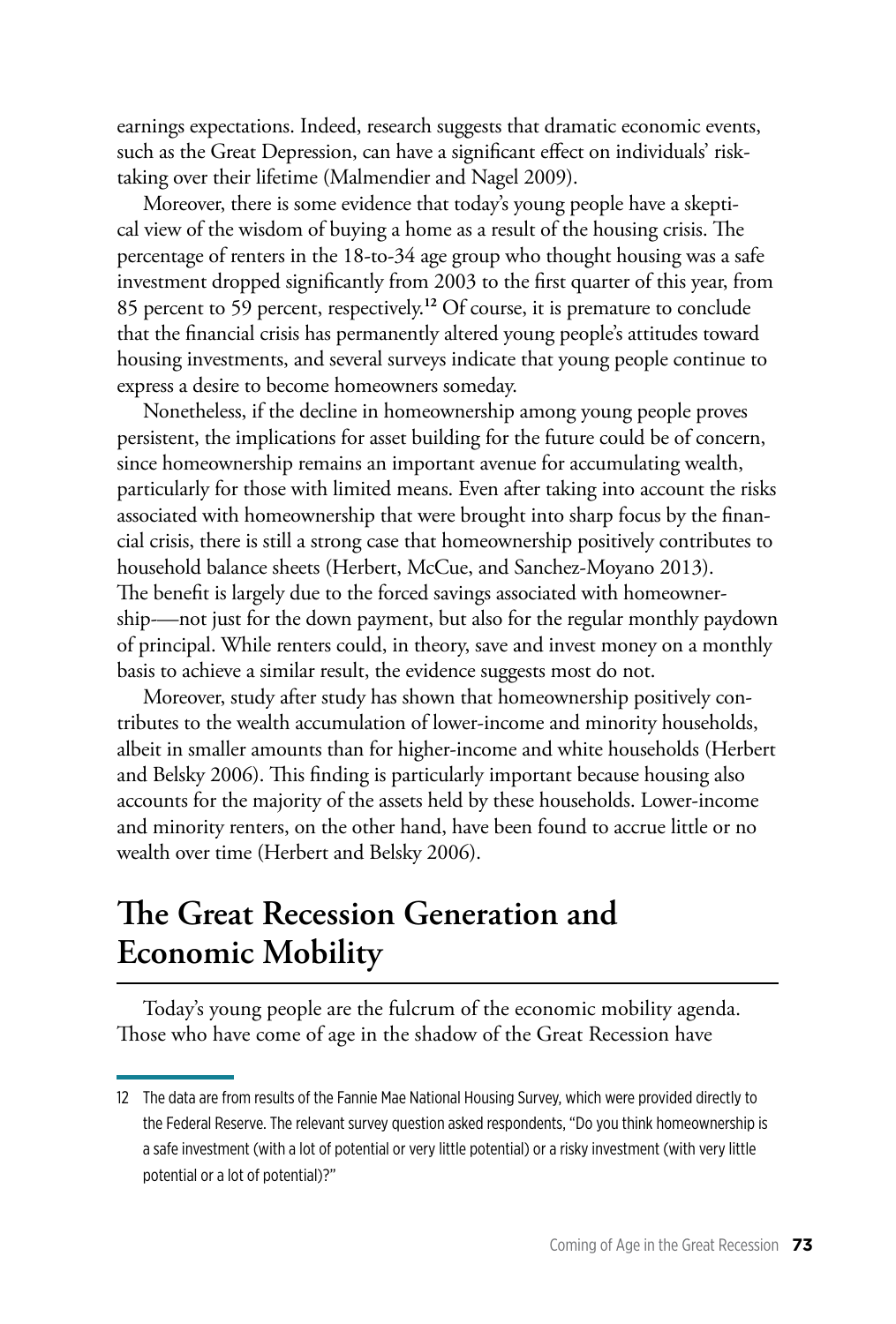experienced substantial risks and faced daunting challenges in establishing themselves independently in their work lives and their home lives. By studying these effects and the actions that can support the resilience of the Great Recession generation, we will strengthen not only today's recovery, but also the opportunities facing tomorrow's children.

So it is particularly heartening that, despite the challenges of coming of age in the Great Recession, today's young adults—including minorities remain optimistic about their future (Taylor et al. 2012). The challenge for practitioners and the research community is to deliver on this youthful optimism through policies and opportunities that promote strong and equitable economic growth.

The Federal Open Market Committee plays an important role by pursuing policies aimed at achieving maximum employment in the context of price stability. During the recovery from the Great Recession, monetary policy remained accommodative over an extended period, which supported labor market recovery—with significant improvement in overall unemployment, increases in job openings, and recent declines in underemployment—while inflation remained below its target. In addition, the Federal Reserve System, through its research and analysis of economic data, provides important insights on the dynamics of the labor market, investments in education, and the housing sector.

As the economic recovery continues to strengthen, it is important that we monitor the progress of young workers and their experience in the job market, their educational outcomes, their management of student debt, and their progress toward forming independent households and owning homes. Understanding the interaction of various economic pressures on young workers is the first step. The ultimate goal is to develop evidence-based policies and opportunities to support the generation that has come of age in the shadow of the Great Recession as they gain a foothold on the ladder to a better economic future.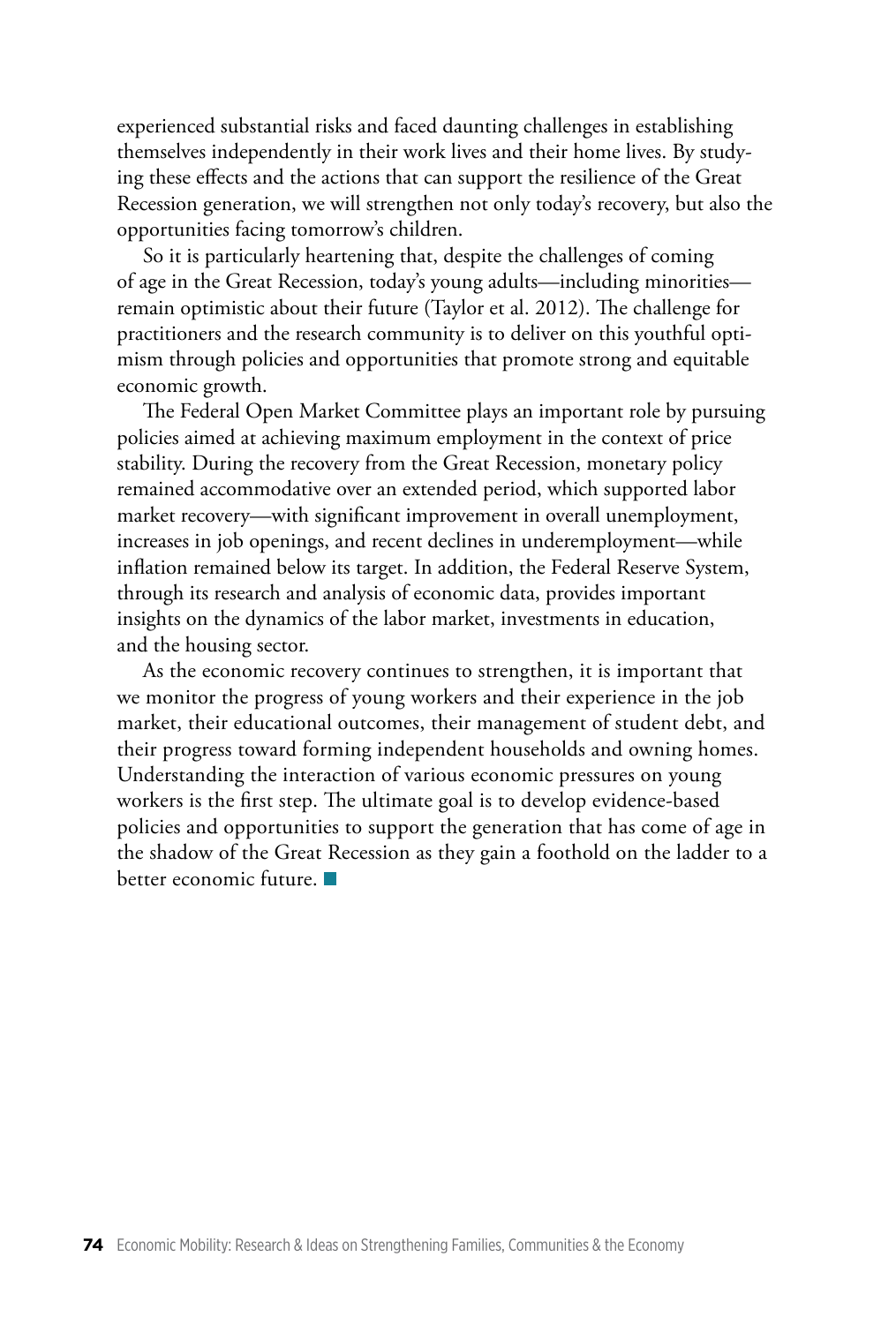## **References**

- Abel, Jaison R. and Richard Deitz. 2014. "The Value of a College Degree." *Liberty Street Economics,* blog of the Federal Reserve Bank of New York, September 2.
- Abel, Jaison R., Richard Deitz, and Yaqin Su. 2014. "Are Recent College Graduates Finding Good Jobs?" *Current Issues in Economics and Finance* 20 (1).
- Altonji, Joseph G., Lisa B. Kahn, and Jamin D. Speer. 2014. "Cashier or Consultant? Entry Labor Market Conditions, Field of Study, and Career Success." NBER Working Paper No. 20531. Cambridge, MA: National Bureau of Economic Research, September.
- Baum, Sandy, Diane Cardenas Elliott, and Jennifer Ma. 2014. *Trends in Student Aid 2014*. New York: College Board.
- Baum, Sandy, and Patricia Steele. 2010. "Who Borrows Most? Bachelor's Degree Recipients with High Levels of Student Debt." *Trends in Higher Education Series*. New York: College Board.
- Board of Governors of the Federal Reserve System. 2014. *Report on the Economic Well-Being of U.S. Households in 2013*. Washington, D.C.: Board of Governors, July.
- Bricker, Jesse, Lisa J. Dettling, Alice Henriques, Joanne W. Hsu, Kevin B. Moore, John Sabelhaus, Jeffrey Thompson, and Richard A. Windle. 2014. "Changes in U.S. Family Finances from 2010 to 2013: Evidence from the Survey of Consumer Finances." *Federal Reserve Bulletin* 100 (September).
- Cellini, Stephanie Riegg, and Latika Chaudhary. 2012. "The Labor Market Returns to a For-Profit College Education." NBER Working Paper No. 18343. Cambridge, MA: National Bureau of Economic Research, August.
- Collins, J. Michael, John Karl Scholz, and Ananth Seshadri. 2013. "The Assets and Liabilities of Cohorts: The Antecedents of Retirement Security." University of Michigan Retirement Research Center Working Paper Series 2013–296. Ann Arbor, MI: University of Michigan, October.
- Deming, David J., Claudia Goldin, and Lawrence F. Katz. 2012. "The For-Profit Postsecondary School Sector: Nimble Critters or Agile Predators?" *Journal of Economic Perspectives* 26 (Winter): 139–64.
- DeNavas-Walt, Carmen, and Bernadette D. Proctor. 2014. *Income and Poverty in the United States: 2013.* Washington, D.C.: United States Census Bureau.
- Dettling, Lisa J., and Joanne W. Hsu. 2014. "Returning to the Nest: Debt and Parental Co-Residence among Young Adults." Finance and Economics Discussion Series 2014–80. Washington, D.C.: Board of Governors of the Federal Reserve System, September.
- Emmons, William R., and Bryan J. Noeth. 2014. "Despite Aggressive Deleveraging, Generation X Remains 'Generation Debt.'" *In the Balance: Perspectives on Household Balance Sheets* 9 (August).
- Herbert, Christopher E., and Eric Belsky. 2006. *The Homeownership Experience of Low-Income and Minority Families: A Review and Synthesis of the Literature.* Washington, D.C.: U.S. Department of Housing and Urban Development, February.